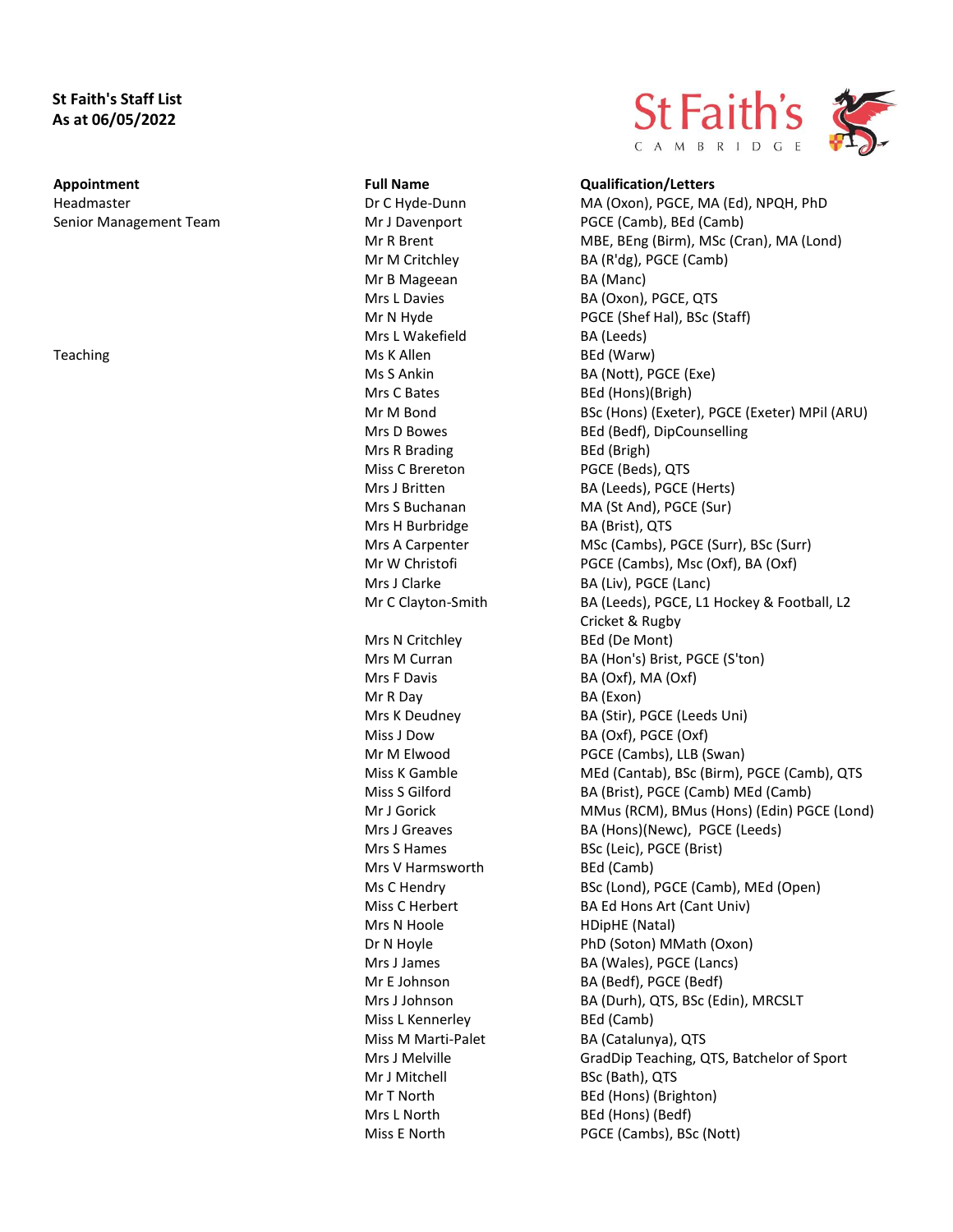Pre Prep Cover Supervisor (Maternity Cover) Ms U Armbruster BA (Ed) Pre Prep Cover Supervisor **Mrs S** Oni **BA (CHICH)** 

Art and Drama Technician **Miss L Smith** BED (RCSSD) Science Technicians and BSC (Nott) and BSC (Nott) BSC (Nott)

Engineering Technician Mr J Hasell School Librarian Miss K Johnson Pre Prep Play Supervisors Ms S Cox

Mrs E Oxborough BEng (Aston) Mr R Pallister BEd (Edith Cowan) Mrs A Parker BA (Cantab) Mrs A Price BEd (Belf) Miss M Romera Mr B Rusted BEd (Camb) Mrs S Seve BEd (Bedf) Mrs C Switsur Dip Ed (Natal), QTS Mrs J Thompson BSc (Brun) Miss A Wacey BA (Leeds Met) Mrs P Williams BSc (Soton) Mrs E Al Handli Miss J Button BA (Hons)(UoH) Mrs K Dominiak MA, EYPS Mr P Graves BSc (Bath Spa) Miss E Hulyer Mrs M Ingrey NVQ Level 3 Miss M King Mrs H Kwok Miss A Mansfield BA (Notts) Mrs P Niedbalski Mrs E Place Miss J Sanchez MA (Cant NZ) Mrs S Scott CACHE Level 3 Mrs K Sora Mrs A Wilson Mrs M Wright MA, BA (Camb) Sports Coaches Mr W Cotterill Mr M Gillick Level 3 Rugby Coach Mrs D Huckle Mrs L Fernandez

Mrs S O'Neill BEd (Middx) Mrs S O'Reilly BA (Ang Rus), QTS, GTP Ms A Overman GGSM, PGCE (Lond) Mrs R Rainsford MSc (Lond), BA (Nott), PGCE (Camb)

Ms K Smith BA (UEA), RSA Cert TEFLA, PGDip (GSA Surrey), PGCE (Cambs) Mr N Thompson Level 3 & 4 Hockey Coach Mrs C Thurlby BA (Lond), PGCE (Lond) Mrs J Walker BA (Leeds), PGCE (York) Mr J Welch Level 3 ECB Cricket, Level 2 Hockey Cover Teacher **Mrs T Adenaike** BMed (Nigeria), PGCE (Camb) Mrs L Davidson PGCE (Cambs), BA (Durham)

Teaching Assistants **Miss C Butler** BA (Ang Rus), Gymnastics Level 1 Mrs C Coster **CACHE Level 3** in CCLD

Mrs R O'Hanlon NVQ Childcare & Education Mrs S Parnell **Level 5 Diploma in Early Years** 

Mr S Hames BA (S'ton), PGCE (Camb)